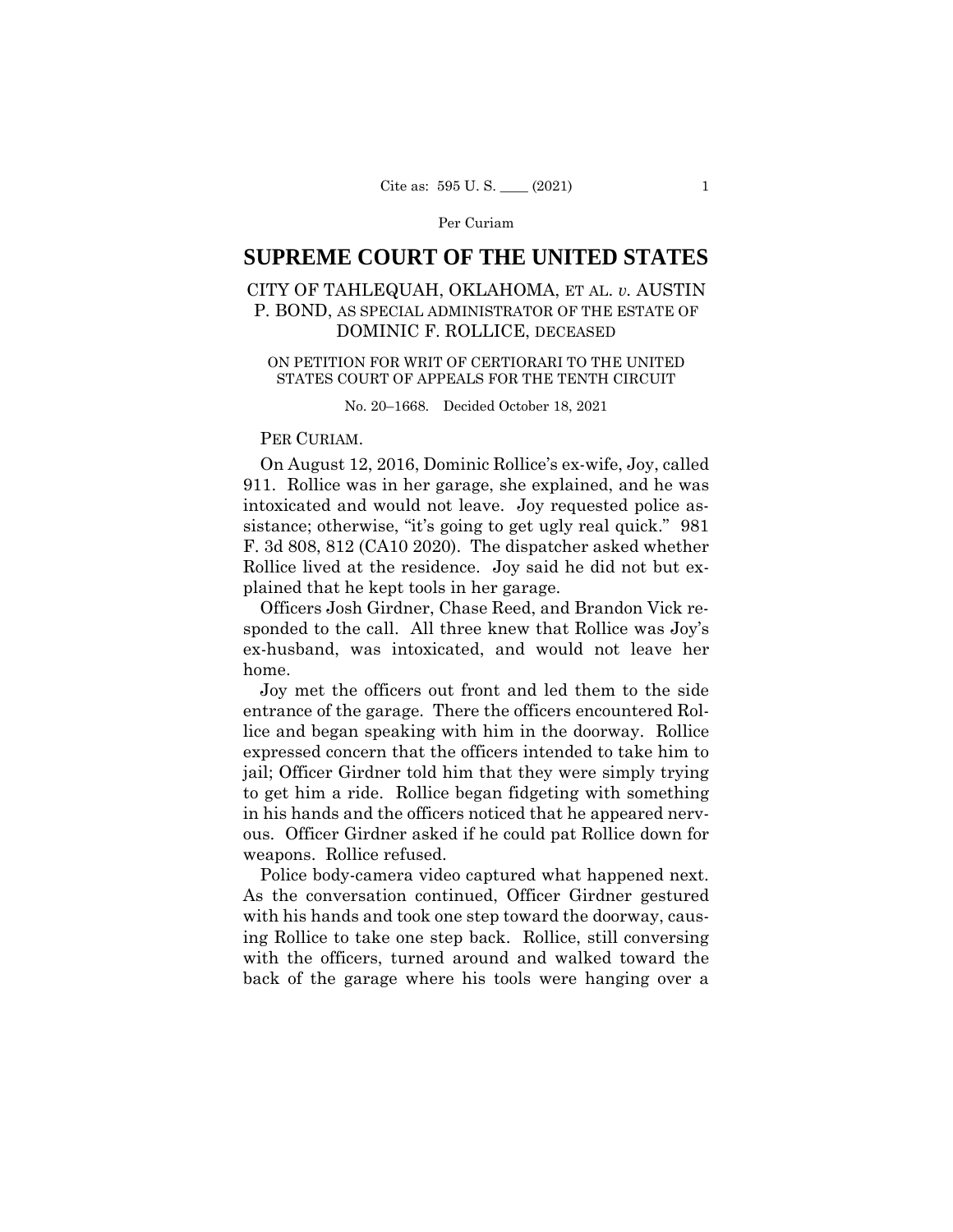workbench. Officer Girdner followed, the others close behind. No officer was within six feet of Rollice. The video is silent, but the officers stated that they ordered Rollice to stop. Rollice kept walking. He then grabbed a hammer from the back wall over the workbench and turned around to face the officers. Rollice grasped the handle of the hammer with both hands, as if preparing to swing a baseball bat, and pulled it up to shoulder level. The officers backed up, drawing their guns. At this point the video is no longer silent, and the officers can be heard yelling at Rollice to drop the hammer.

He did not. Instead, Rollice took a few steps to his right, coming out from behind a piece of furniture so that he had an unobstructed path to Officer Girdner. He then raised the hammer higher back behind his head and took a stance as if he was about to throw the hammer or charge at the officers. In response, Officers Girdner and Vick fired their weapons, killing Rollice.

Rollice's estate filed suit against, among others, Officers Girdner and Vick, alleging that the officers were liable under 42 U. S. C. §1983, for violating Rollice's Fourth Amendment right to be free from excessive force. The officers moved for summary judgment, both on the merits and on qualified immunity grounds. The District Court granted their motion. *Burke* v. *Tahlequah*, 2019 WL 4674316, \*6 (ED Okla., Sept. 25, 2019). The officers' use of force was reasonable, it concluded, and even if not, qualified immunity prevented the case from going further. *Ibid.* 

A panel of the Court of Appeals for the Tenth Circuit reversed. 981 F. 3d, at 826. The Court began by explaining that Tenth Circuit precedent allows an officer to be held liable for a shooting that is itself objectively reasonable if the officer's reckless or deliberate conduct created a situation requiring deadly force. *Id.,* at 816. Applying that rule, the Court concluded that a jury could find that Officer Girdner's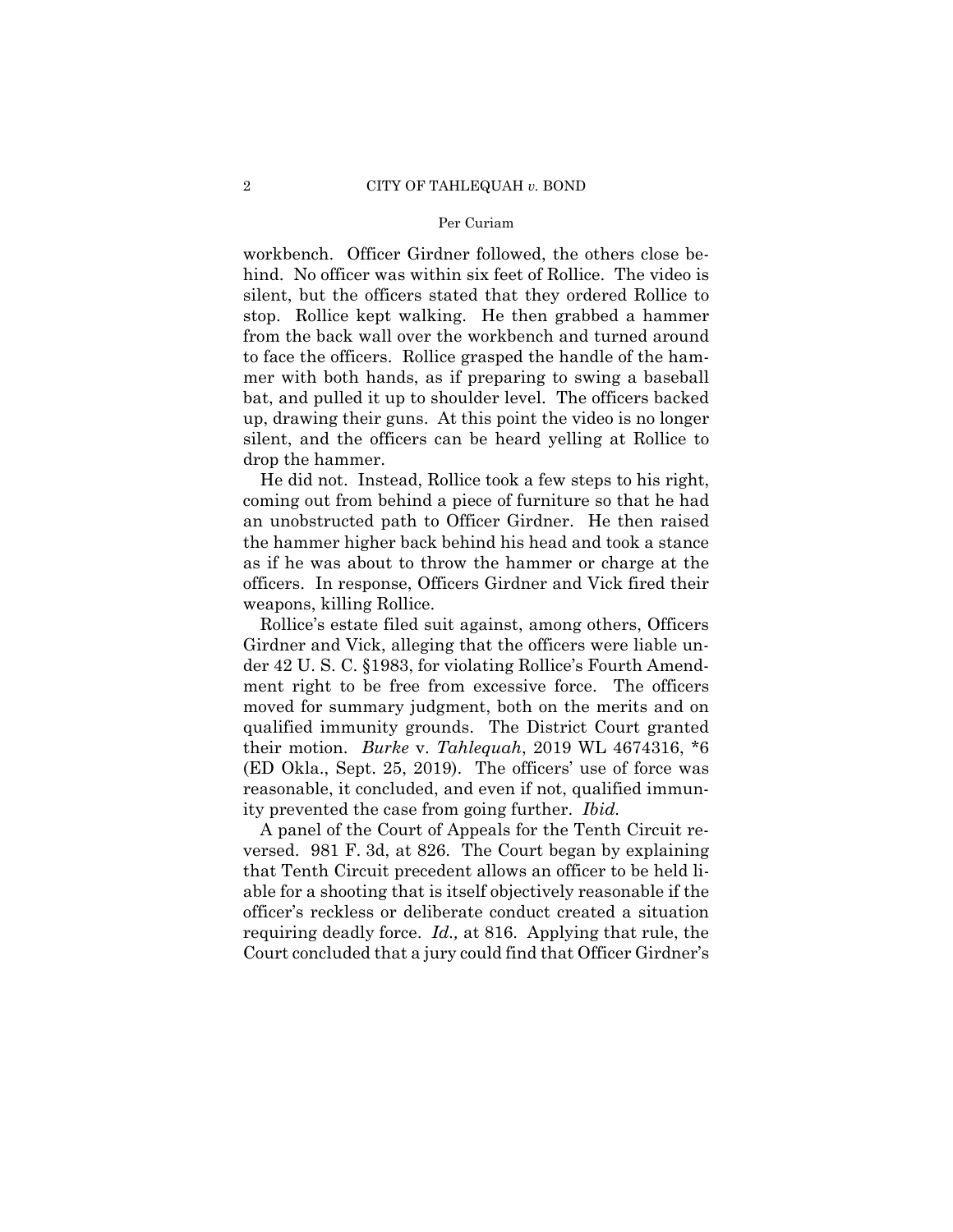initial step toward Rollice and the officers' subsequent "cornering" of him in the back of the garage recklessly created the situation that led to the fatal shooting, such that their ultimate use of deadly force was unconstitutional. *Id.,* at 823. As to qualified immunity, the Court concluded that several cases, most notably *Allen* v. *Muskogee*, 119 F. 3d 837 (CA10 1997), clearly established that the officers' conduct was unlawful. 981 F. 3d, at 826. This petition followed.

We need not, and do not, decide whether the officers violated the Fourth Amendment in the first place, or whether recklessly creating a situation that requires deadly force can itself violate the Fourth Amendment. On this record, the officers plainly did not violate any clearly established law.

The doctrine of qualified immunity shields officers from civil liability so long as their conduct "does not violate clearly established statutory or constitutional rights of which a reasonable person would have known." *Pearson* v. *Callahan*, 555 U. S. 223, 231 (2009). As we have explained, qualified immunity protects "'all but the plainly incompetent or those who knowingly violate the law.'" *District of Columbia* v. *Wesby*, 583 U. S. \_\_\_, \_\_\_ –\_\_\_ (2018) (slip op., at 13–14) (quoting *Malley* v. *Briggs*, 475 U. S. 335, 341 (1986)).

We have repeatedly told courts not to define clearly established law at too high a level of generality. See, *e*.*g*., *Ashcroft* v. *al-Kidd*, 563 U. S. 731, 742 (2011). It is not enough that a rule be suggested by then-existing precedent; the "rule's contours must be so well defined that it is 'clear to a reasonable officer that his conduct was unlawful in the situation he confronted.'" *Wesby*, 583 U.S., at \_\_\_ (slip op., at 14) (quoting *Saucier* v. *Katz*, 533 U. S. 194, 202 (2001)). Such specificity is "especially important in the Fourth Amendment context," where it is "sometimes difficult for an officer to determine how the relevant legal doctrine, here excessive force, will apply to the factual situation the officer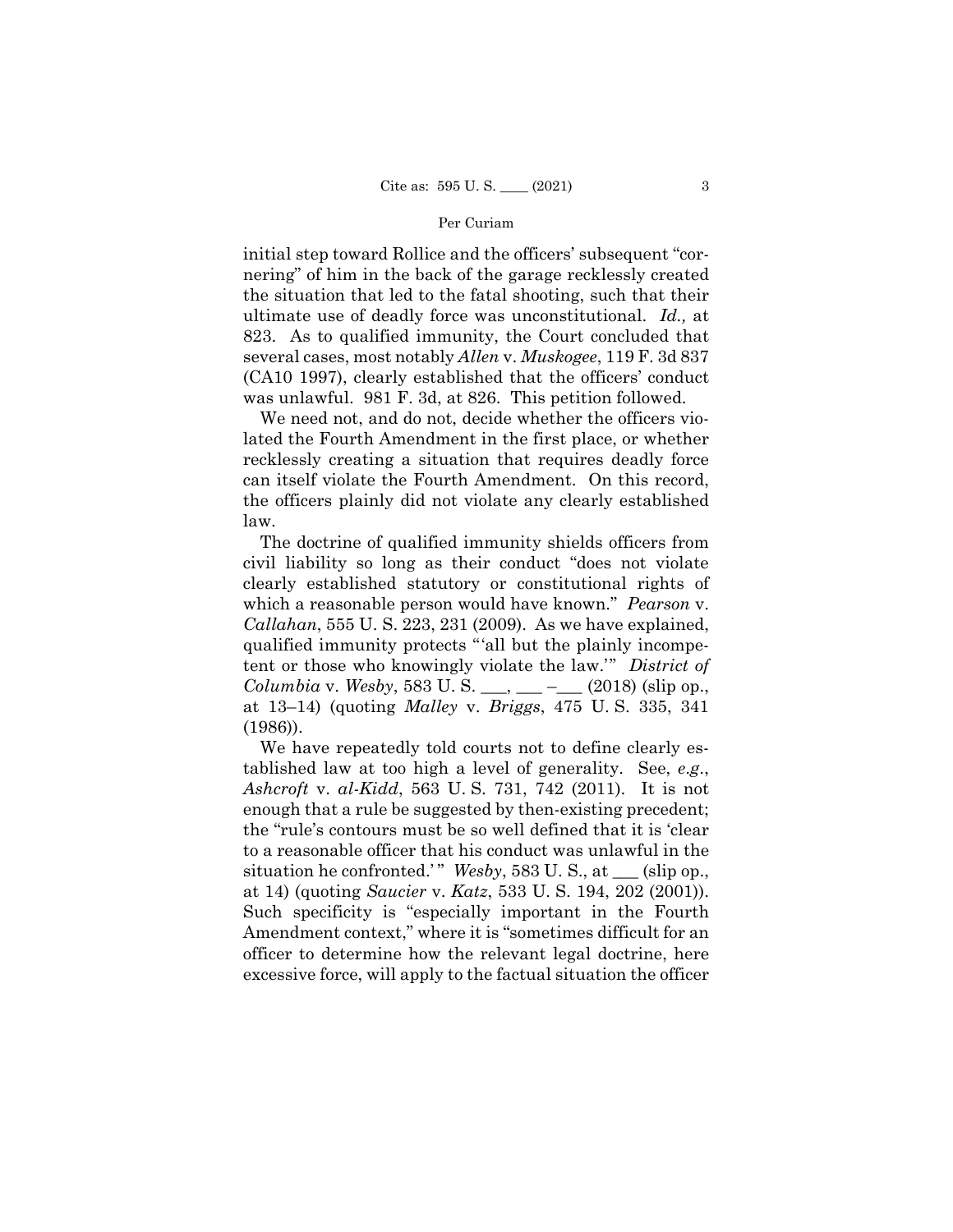confronts." *Mullenix* v. *Luna*, 577 U. S. 7, 12 (2015) (*per curiam*) (internal quotation marks omitted).

The Tenth Circuit contravened those settled principles here. Not one of the decisions relied upon by the Court of Appeals—*Estate of Ceballos* v. *Husk*, 919 F. 3d 1204 (CA10 2019), *Hastings* v. *Barnes*, 252 Fed. Appx. 197 (CA10 2007), *Allen*, 119 F. 3d 837, and *Sevier* v. *Lawrence*, 60 F. 3d 695 (CA10 1995)—comes close to establishing that the officers' conduct was unlawful. The Court relied most heavily on *Allen*. But the facts of *Allen* are dramatically different from the facts here. The officers in *Allen* responded to a potential suicide call by sprinting toward a parked car, screaming at the suspect, and attempting to physically wrest a gun from his hands. 119 F. 3d, at 841. Officers Girdner and Vick, by contrast, engaged in a conversation with Rollice, followed him into a garage at a distance of 6 to 10 feet, and did not yell until after he picked up a hammer. We cannot conclude that *Allen* "clearly established" that their conduct was reckless or that their ultimate use of force was unlawful.

The other decisions relied upon by the Court of Appeals are even less relevant. As for *Sevier*, that decision merely noted in dicta that deliberate or reckless preseizure conduct can render a later use of force excessive before dismissing the appeal for lack of jurisdiction. See 60 F. 3d, at 700–701. To state the obvious, a decision where the court did not even have jurisdiction cannot clearly establish substantive constitutional law. Regardless, that formulation of the rule is much too general to bear on whether the officers' particular conduct here violated the Fourth Amendment. See *al-Kidd*, 563 U. S., at 742. *Estate of Ceballos*, decided after the shooting at issue, is of no use in the clearly established inquiry. See *Brosseau* v. *Haugen*, 543 U. S. 194, 200, n. 4 (2004) (*per curiam*). And *Hastings*, an unpublished decision, involved officers initiating an encounter with a potentially suicidal individual by chasing him into his bedroom, screaming at him, and pepper-spraying him. 252 Fed.